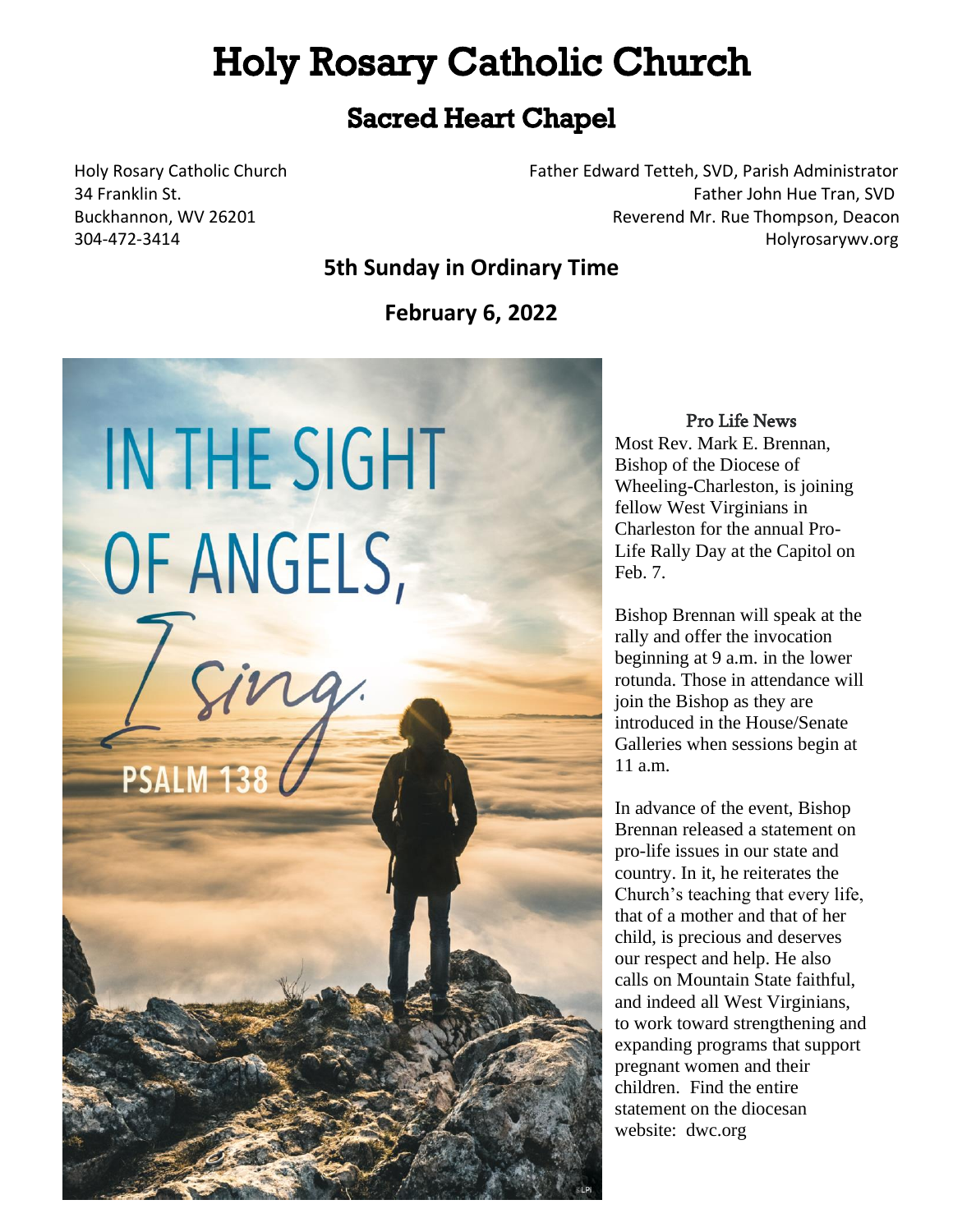#### **Blessing of Throats**

St. Blaise Day is celebrated on February 3 and saint Blase we will be blessing throats this weekend, February 5 and 6. Because of continued Covid concerns, this will be a general blessing.

#### Our Diaper Bank is Back!

Since the Pandemic, our services at The Parish House have been limited. Recently, we have been asked to "REvive" our Diaper Bank Ministry. I have contacted a few parishioners and there is interest in starting up, but we will need your support. There are 3 ways to help. 1} Bring your donations of diapers and wipes to the Hall so we can begin with a good supply. 2} Place a donation in the "Needy" basket marked for Diaper Bank. 3} Donate an hour or more of your time, 9am-1pm; just call me at 472-2431 to arrange that. Please

consider how you can be a part of this worthy ministry. This can make a difference in our community and may impact a temptation to seek abortion due to economic issues. Sincerely, Sarah Ziems

#### **Our Sympathies**

We pray for the soul Albert Gene Zara, who died last week. Albert is the father of our parishioner, Krista Lewellyn and husband of Patricia Zara who died recently. Gene's funeral mass will be at 11 a.m. on Monday, Feb. 7 at Holy Rosary with visitation at 10 a.m. in the church. May his soul, and all the souls of the faithful departed, rest in peace.

**Superbowl Subs are Back** The Elkins Council 603 Knights of Columbus are back with subs for the

Superbowl 2022! These subs are built-back-better with an 8-inch roll stuffed with Italian sausage, peppers and sauce for only \$5.00. All money is due by February 6 and you may contact Mike Ashley to place your order. (472-0305) You may pick up your subs in Marist Hall on February 13 from 12-1 p.m.

#### **Knights Of Columbus Council 603 Father Mark T. Gallipeau Scholarship**

The Elkins Council 603 of the Knights of Columbus is pleased to announce the 2022 Father Mark T. Gallipeau High School scholarship. The scholarship was established through the vision of the Elkins Council of the Knights of Columbus. The Elkins Council 603 is offering one (1) scholarship to an active catholic High School senior. Applications are open to all active members of the Holy Rosary, Saint Patrick's of Coalton, or Saint Brendan's parish. One (1) \$2000.00 scholarship will be awarded (divided into 4 \$500.00 payments over four years as long as the student is enrolled in a full time program). The Father Mark T. Gallipeau Memorial Scholarship is

intended to recognize a catholic student High School senior who has demonstrated commitment to their school, church, community and exhibited academic achievement. The available scholarship is as follows:

•\$2000.00 for the **Father Mark T. Gallipeau Memorial Scholarship** is open to all active members of the Holy Rosary, Saint Patrick's of Coalton, or Saint Brendan's parish that are seniors in High School, with preference given to the children and grandchildren of members of Council 603 **Exclusively for incoming freshmen who will be enrolled full-time in an accredited four year, two year, or technical program in the United States. Applications can be downloaded at: http://stbrendanwv.weebly.com/ DEADLINE: April 22, 2022**

### **Easter Baskets for our Community**

Dear Community Members,

I am excited to share that we will be able to

provide Easter food baskets again this year - due to a local donor providing funds for meat. We started Easter boxes last year and will provide them each year if funding permits. Please share with your church family, and other groups you are part of, the following needs list:

- instant mashed potatoes or boxed scalloped

- canned veggies (any kind is fine)

- boxed brownie mix

We would also like to include: plastic Easter eggs and small size candy/chocolate, such as Hershey kisses. Those items are needed by March 10th.

For anyone wishing to make a monetary donation, we will use those funds to cover the cost of one dozen eggs per family.

 We anticipate a large number of Upshur families requesting an Easter box again - last year we served 436 families for Easter, and this past Christmas saw a 15% increase in requests - so we will be prepared for 500+. At this time, I anticipate distribution will begin Saturday, April 9 and conclude on Thursday, April 14. Please let me know of any questions. Thank you so much for all you do to support our mission and ministry! Kristi, Executive Director

Upshur Cooperative Parish House & Crosslines

**Welcome Br. Carlos Jose Ferrada Montero,SVD** We welcome our SVD General Visitor, Br. Montero,SVD to our Holy Rosary Parish & Sacred Heart Chapel Community. He is our JPIC Coordinator and Assistant Coordinator of Br. Formation for the worldwide Society.

## **Hearing Assistance Devices**

Thanks to a generous grant from the Diocesan Catholic Sharing Appeal, Holy Rosary was able to purchase 4 personal hearing assistance devices for use during our liturgies. The devices are linked to our sound system and designed to amplify sound for individuals to use during the liturgy. If you would like to use one, please see Ann or Mike in the sacristy. These will be cleaned and reused each week.

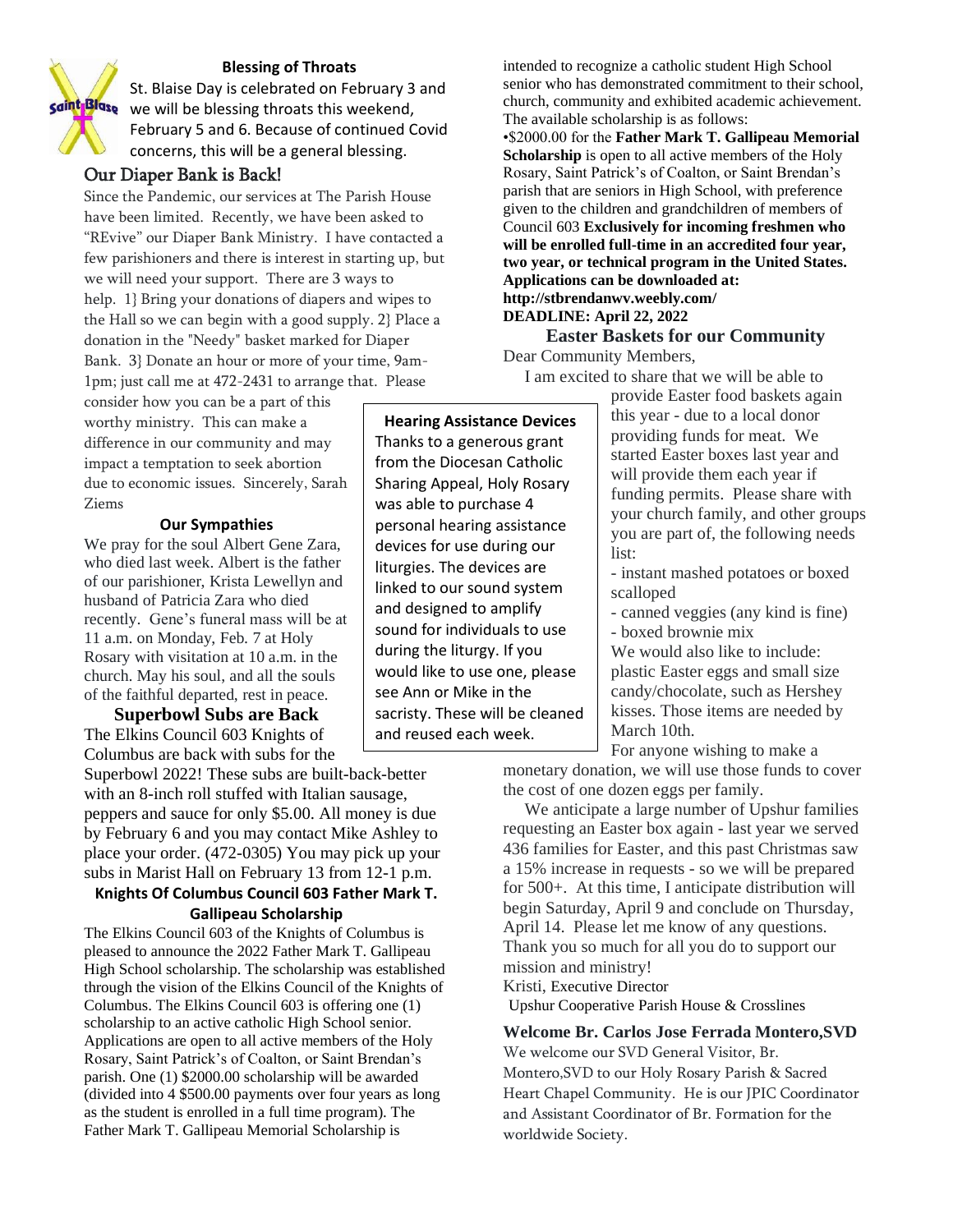He will arrive here on Monday, Feb 14 and return to Chicago on Tuesday Feb 15.In preparation of the SVD General Chapter next year in Rome, one of our confreres in our Generalate in Rome visits us in our provinces/districts to familiarize himself with our missionary work. Enjoy your stay here Br. Carlos!

#### **Flocknote Every Day!**

We send a Flocknote email every day to show we're thinking of you and praying for you! If you are not receiving the emails, check your spam folder. The messages are sometimes marked as spam by your email provider (even Fr. Ed's Flocknote went to spam last week!!). If it went to spam, please add ["mail@flocknote.com"](mailto:mail@flocknote.com) to your contact list. If you aren't signed up for Flocknote, send your email address and phone number to Mary at [Mash111@aol.com.](mailto:Mash111@aol.com)

#### **Together in Holiness Conference**

Sal and Virginia Carmona have graciously agreed to serve as Holy Rosary representatives to the diocesan Together in Holiness Marriage Conference on February 12. We hope to be able to form a group here at Holy Rosary soon. If other couples from the parish would like to attend this conference or be part of this formation, please contact Father Ed.

#### **Catholic Calendars Available**

Our Catholic calendars for 2022 are available at the doors of the church! We are very grateful to Nick and April Cutright of Heavener and Cutright Funeral Home in Buckhannon for sponsoring our calendars for the year.

#### **Bulletin Ads**

YOUR business can get weekly ads in the Holy Rosary Sunday bulletin for \$5/week! More than 100 people see the ads in church on the weekends, and over 140 families see them online through weekly emails. So far this year, we have raised around \$4,000 for our church with bulletin ads. OR if you know of a business that could benefit from advertising with us, please let us know: 304-472- 3414.

#### **Second Collection in February**

The Diocese has combined two collections for the month of February. These will be collected on February 13: Black and Indian Missions and Home Missions. The envelopes for those collections are in the envelope box, but they may be under a different date since the diocese changed this after the envelopes went to print. As always, thanks for your donations.

#### **Congratulations!**

Congratulations and best wishes to Sandy and Ed Kraynok! They welcomed a new granddaughter into the world recently. Little Elizabeth Jane, was born on December 27 to proud parents Nicholas and Amanda Kraynok. May God bless the Kraynok family!

**Celebrate With your Parish Family!** Now accepting **February** Celebrations**!** Do you have a birthday or special celebration in your family for February? Just drop a note in the collection basket or give it to Fr. Ed or Father John. We are always proud of the accomplishments of our parish family, but we need you to tell us about them so we can share it with everyone! Don't be

shy! Ken Westfall – Feb. 6 Francis Boyles – Feb. 6 Charlie Anderegg – Feb. 15 Jerry Moore - Feb. 15 Payton Knicely – Feb. 19 Diana Thompson - Feb. 22





**Anniversary this weekend:** Congratulations to Mike and Linda Hicks who celebrate their anniversary on February 6! Best wishes to you both!

#### **Our Bulletin Prayer List**

January and February are the times that we generally renew our bulletin prayer list. Our friends and family in need of prayer have been added throughout the year and we try to refresh this list for the year to come. Please, we will be happy to add anyone who is in need of prayer at this time. You may drop your prayer requests in the collection basket or give them to Father Ed or Father John. We will continue to pray for all those in need. The new list continues this weekend.

#### **Please remember in your prayers:**

Rue Thompson, Butch Cain, Jalen Welcome, Tori Odom, Dolores Reynoso.

#### **Please pray for men and women in the military.**

Please pray for our Homebound: Mary Stump,

Anna Stalnaker, Ron Frye, Rocena Asbury,

John Sneberger, Lorraine McLean, James McCartney, Nancy Beverlin, Shirley Linger, William McLean, Anna Powell, Barbara Elmore, Helena Bessinger, Virginia Cerullo, Alan and Jimmie Jo Simmon, Barbara Hillberry, Donnie Cox.

#### **Stewardship**

**Last Week's Collection:**

### **Envelopes: \$1,495.00 Loose: \$210..00 Attendance: 1/29: 30 1/30: 60**

#### **Homebound Addresses**

If you would like to send cards to the homebound of our parish, please call or email Mariann Jack for the updated addresses. Valentine's Day is the perfect time!